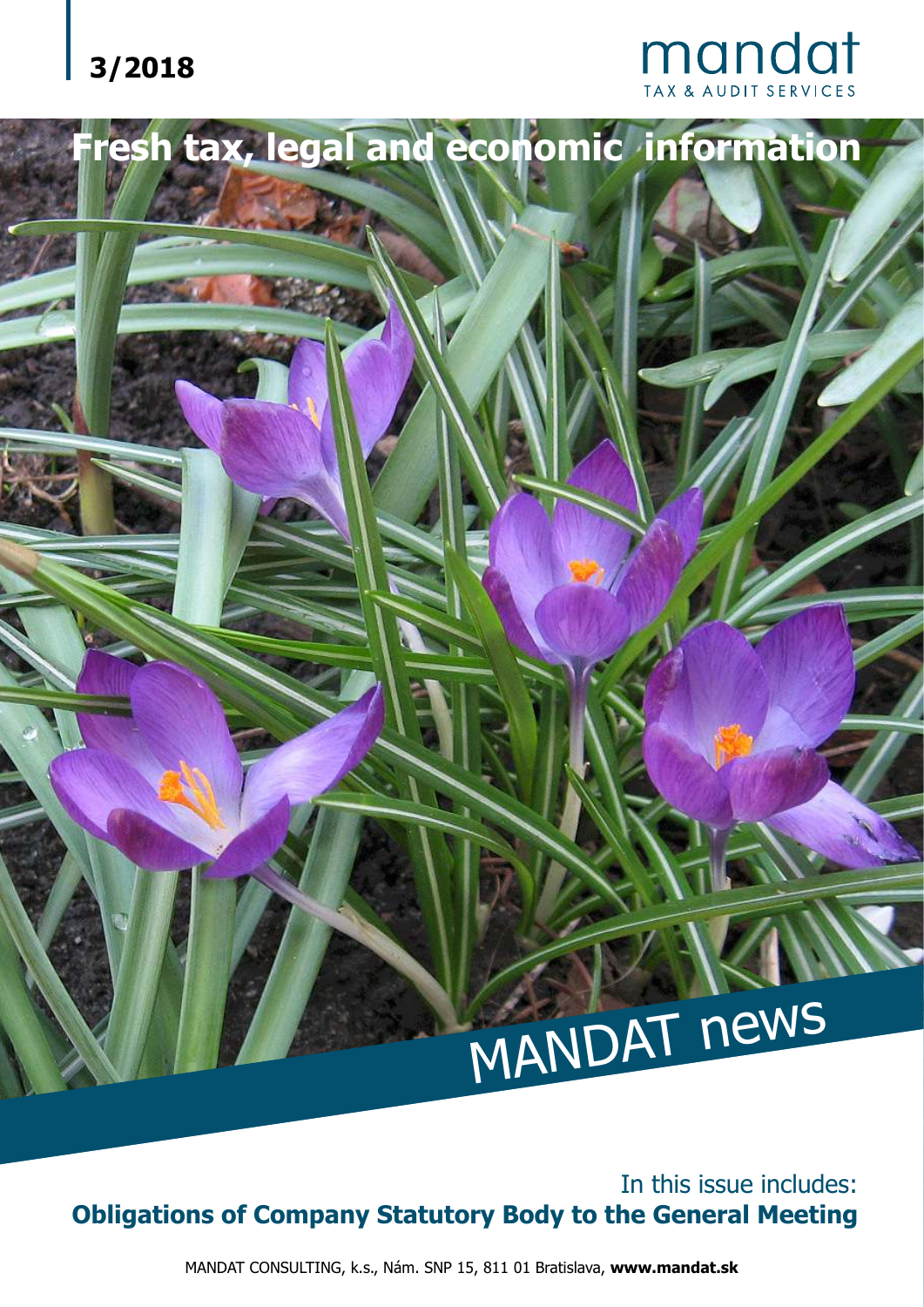# mando

#### **OBLIGATIONS OF COMPANY STATUTORY BODY TO THE GENERAL MEETING**

Statutory body of a limited liability company is one or more executive managers; for a joint-stock company, it is the board of directors.

Executive managers are obliged to ensure a proper keeping of the prescribed records and accounting, to maintain the list of shareholders and to inform the shareholders about the matters related to the company. In accordance with **Section 135 of Act No. 513/1991 Coll.,** as amended (hereinafter referred to as the "Commercial Code"), the general meeting is presented by the executive managers for approval:

- **a. Regular individual financial statements and extraordinary individual financial statements**
- **b. Proposal for the distribution of profits or the settlement of losses in accordance with the Memorandum of Association and the Statutes**
- **c. Proposal for an appointment of an auditor (if the company fulfils the criteria for performing a statutory audit in accordance with Section 19 of Act No. 431/2002 Coll., on Accounting)**

In addition to these obligations, Annual Report should be presented by the executive manager together with the financial statements to the general meeting for a discussion (if the company is required to compile this document in accordance with Section 20 of Act No. 431/2002 Coll., on Accounting).

Statutory body of a joint stock company is the board of directors, which manages the company's activities and acts on its behalf. The obligations of the board of directors to the general meeting are similar, they are set forth in Section 192 of the Commercial Code.

**Please note that the Annual Report should be also discussed by the general meeting in accordance with the Commercial Code. This obligation is often omitted.**



Roman Ferjanc

e-mail: **roman.ferjanc@mandat.sk** Tel.: +421 2 571042-12

## **NOT TO BE MISSED**

#### **Important dates**

Overview of important dates in the April-June 2018 can be found on our website:**http://www.mandat.sk**

 $\Box$ 

m.